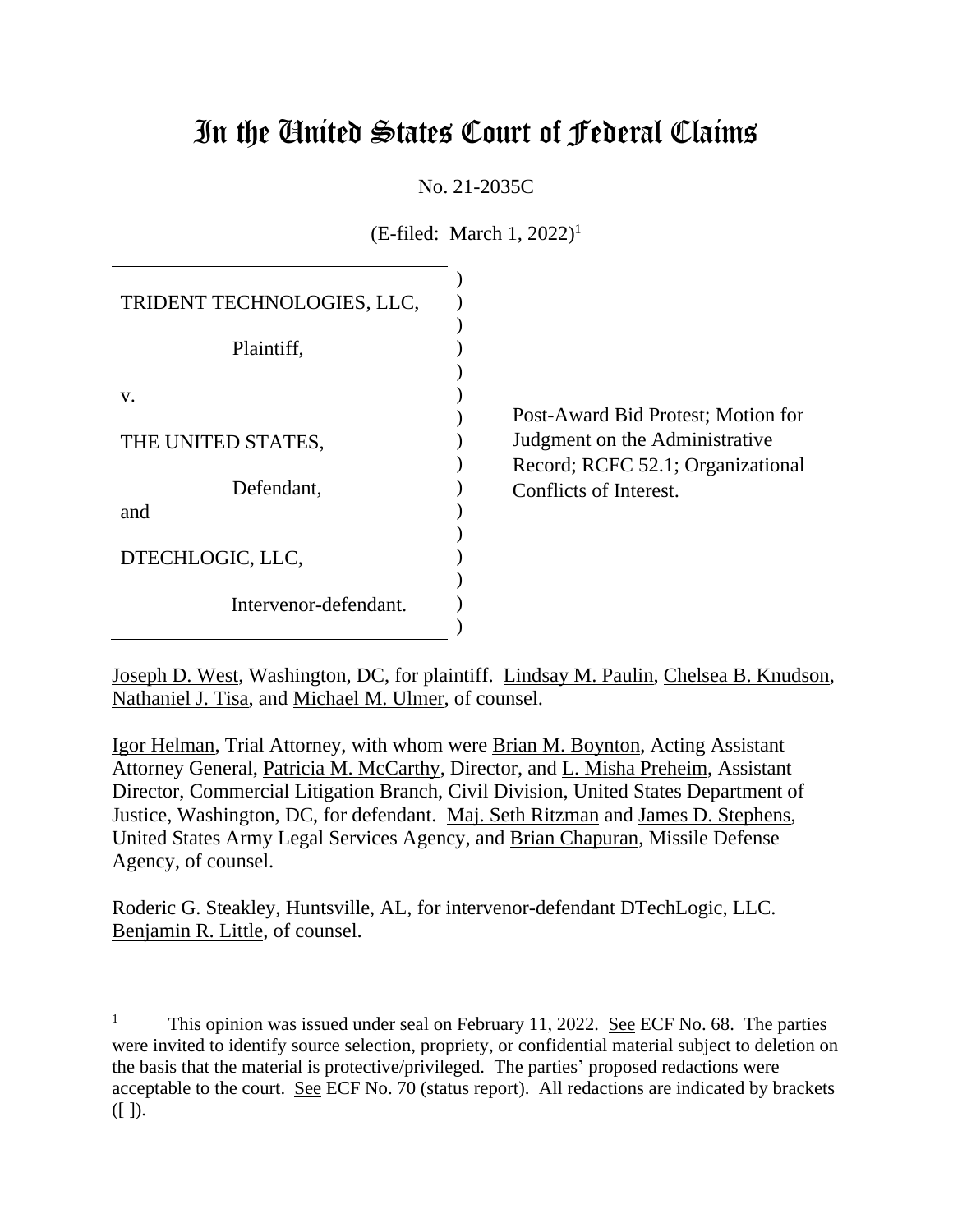#### OPINION

#### CAMPBELL-SMITH, Judge.

Plaintiff filed this bid protest challenging the Department of Defense (DOD), Missile Defense Agency's (MDA) award in its procurement of a support contract for its Advanced Research Center (ARC). See ECF No. 1 (complaint). Plaintiff filed a motion for judgment on the administrative record (AR) in this case, ECF No. 42; and defendant and intervenor-defendant each filed cross-motions for judgment on the AR, ECF No. 49; ECF No. 50.

In ruling on the motions, the court has considered: (1) plaintiff's complaint, ECF No. 1; (2) the AR, ECF No. 32, ECF No. 35, ECF No. 41; ECF No. 53; 2 (3) plaintiff's motion for judgment on the AR, ECF No. 42, and corrected memorandum in support of its motion, ECF No. 58; (4) intervenor-defendant's cross-motion for judgment on the AR and response to plaintiff's motion, ECF No. 49; (5) defendant's cross-motion for judgment on the AR, and response to plaintiff's motion, ECF No. 50; (6) plaintiff's reply in support of its motion and response to the cross-motions, ECF No. 60; (7) intervenordefendant's reply in support of its cross-motion, ECF No. 62; (8) defendant's reply in support of its cross-motion, ECF No. 63; and (9) plaintiff's supplemental brief in support of its motion, ECF No. 66.

The motions are fully briefed, and ripe for decision. The parties did not request oral argument, and the court deems such argument unnecessary. The court has considered all of the parties' arguments and addresses the issues that are pertinent to the court's ruling in this opinion. For the following reasons, plaintiff's motion for judgment on the AR is **DENIED**, and defendant's and intervenor-defendant's cross-motions for judgment on the AR are **GRANTED**.

<sup>&</sup>lt;sup>2</sup> After filing the administrative record (AR), defendant filed three motions to correct and complete the AR. See ECF No. 33 (motion for leave to refile a corrupt document); ECF No. 38 (motion for leave to file document inadvertently omitted from the original AR); ECF No. 51 (motion for leave to file document inadvertently omitted from the original AR). The court granted each motion and directed defendant to complete the AR by filing the documents using the case management/electronic case filing system docketing event "supplement to the AR," see ECF No. 34; ECF No. 40; ECF No. 52, which defendant did, see ECF No. 32; ECF No. 41; ECF No. 53.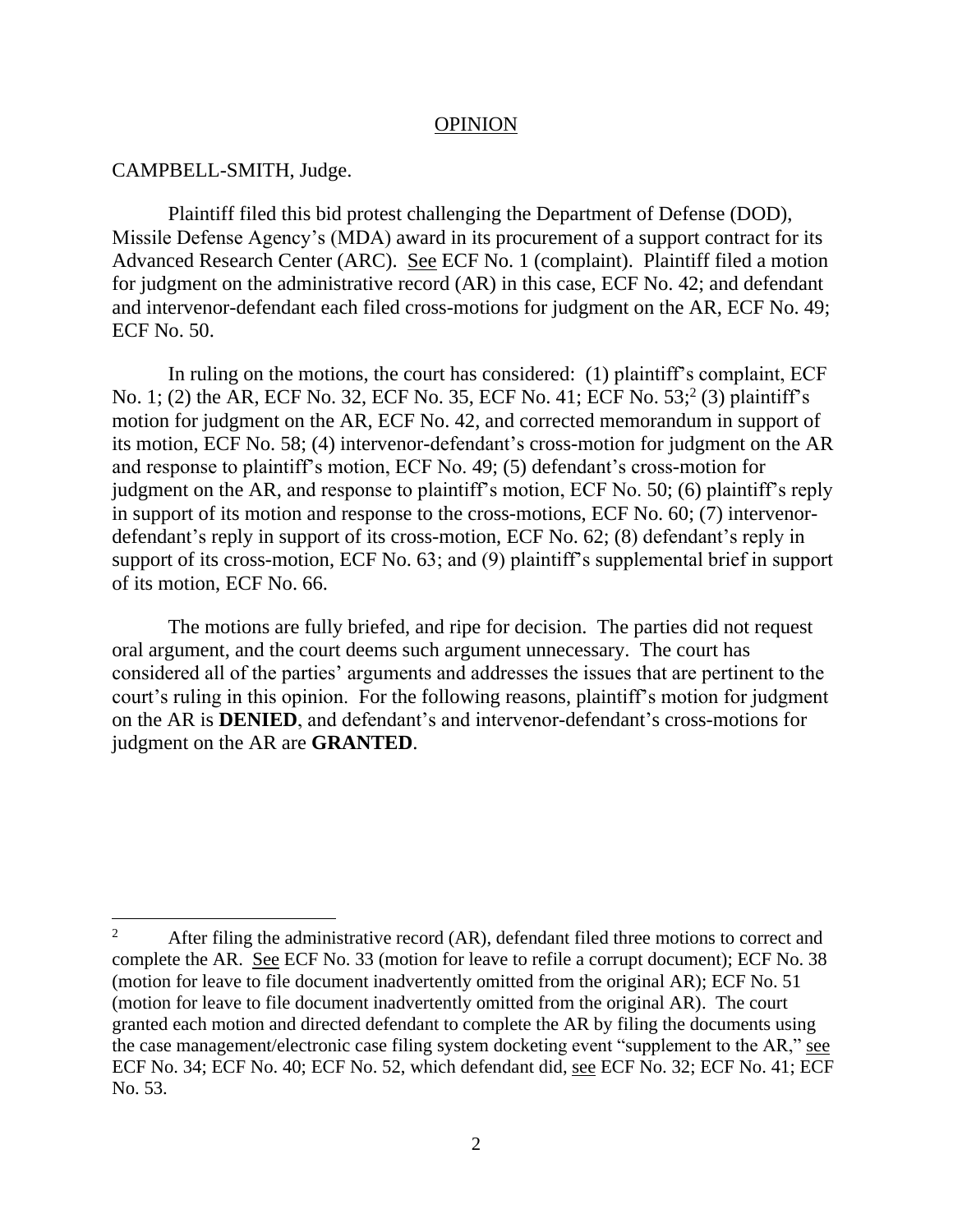# I. Background<sup>3</sup>

# A. The Missile Defense Agency

The MDA is a research and development agency whose primary mission is to "develop and field" a Missile Defense System (MDS) to protect the United States from hostile missile attack. ECF No. 50 at 11. As part of ensuring it is prepared to fulfill its mission, the agency conducts testing of its MDS using "highly advanced modeling and simulation activities," which require the agency to "provide<sup>[]</sup>, maintain<sup>[]</sup>, and develop<sup>[]</sup> common test resources and infrastructure."  $\underline{Id}$  at 13. To conduct those tests, the agency relies on the ARC, whose mission "'is to perform network/infrastructure design, house and maintain the []MDS guided missiles and space tactical hardware and software, to maintain cybersecurity compliance, and to perform lab asset management to realistically emulate/simulate the complex weapon systems' of the MDS." Id. (quoting Advanced Concepts Enters., Inc. v. United States, 142 Fed. Cl. 187, 191 (2019)); see also ECF No. 32-27 at 475 (March 5, 2021, revision 02, ARC Performance Work Statement (PWS)).

The agency also relies on contractors to "perform network and infrastructure design, as well as to develop and maintain the test networks and test assets located in the ARC in a cybersecurity compliant environment." ECF No. 50 at 14 (citing ECF No. 32- 27 at 475; ECF No. 32-2 at 241). The agency performs the testing, while the contractor supports the test environment by maintaining the ARC's assets. See id.

## B. The Solicitation

The procurement at issue here, first begun in 2017, sought support for the "management of the facility and [equipment] that comprises the ARC." ECF No. 32-2 at 13 (ARC Statement of Work, 2017). Prior to issuing the solicitation, the agency issued multiple requests for industry input on its draft statement of work, technical library content, small business interest, and potential organizational conflict of interest (OCI) concerns, and conducted industry day programs seeking input on the contents of the proposed solicitation. See ECF No. 32-2 at 5-11 (May 8, 2017 ARC Request for Information (RFI)), 197-204 (June 30, 2017 ARC market research report), 205-73 (June 30, 2017 first industry day program), 274-95 (October 24, 2017 RFI), 469-74 (November 8, 2017 RFI regarding OCI requirements), 476-80 (December 8, 2017 ARC market research report), 787-832 (April 11, 2018 second industry day program). The agency also "sought early input from potential offerors" about possible OCIs. ECF No. 58 at 11; see also, e.g., ECF No. 32-2 at 469-74 (November. 8, 2017 RFI regarding OCI requirements).

<sup>&</sup>lt;sup>3</sup> This case involves considerable detail. For purposes of deciding these motions the court will relate only those details that are necessary to the instant analysis.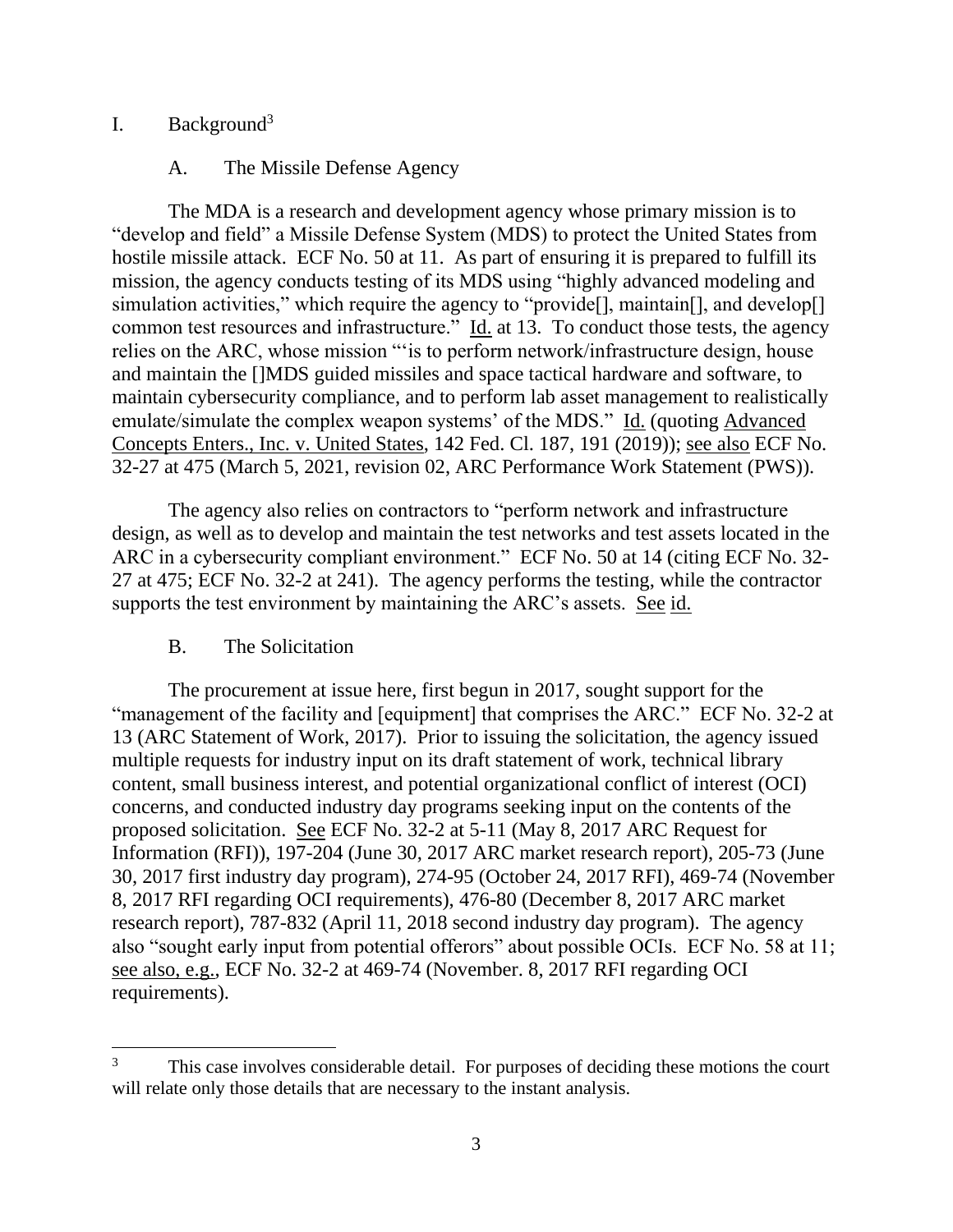On September 10, 2018, the agency issued Solicitation No. HQ0147-18-R-0009 (solicitation) seeking a single contractor to provide infrastructure, operations and maintenance (O&M), and cybersecurity engineering to support the agency's testing operations. See ECF No. 32-3 at 65-594 (September 10, 2018 solicitation). Award was to be made on a best value basis "based upon an integrated assessment of all aspects of the evaluation factors and subfactors to include Cost and Price." Id. at 580.

The solicitation provided that proposals would be evaluated on six factors. Id. at 582. The first three—Information Management Control Plan, Transition Plan, and Past Performance—were to be rated either acceptable or unacceptable, with only those rated acceptable in all three moving forward in review. See id. The agency was then to make tradeoff decisions with respect to factors four, five, and six, which were the ARC Technical Rating, Contract and Program Management, and Cost and Price, respectively. See id. Of the final three factors, factors four and five combined were "significantly more important" than factor six, and factor four was more important than factor five. Id. Factor six, cost and price, was to be evaluated for reasonableness and realism "as part of the integrated assessment of best value." Id.

The solicitation also included several provisions regarding OCIs. Specifically, it required the offerors to disclose, prior to award, "all facts relevant to the existence or potential existence" of OCIs and to "complete an OCI Analysis/Disclosure Form for each MDA, Ballistic Missile Defense (BMD), and BMD-related contract or subcontract." Id. at 106. It also required offerors to "identify all actual or potential conflicts of interest that might occur," "identify all of the team's MDA-funded contracts or subcontracts; MDSrelated contracts or subcontracts; and, any significant, non-MDS related business relationships with firms doing business with or in support of MDA." Id. at 450. Should any of the information provided change, offerors were also required to update their assessments with the agency. See id.

The solicitation further incorporated the agency's OCI Policy Memorandum. See id. at 208-09 (May 30, 2012 OCI Policy Memorandum No. 51). The policy provides that "contractors which provide advisory and assistance services to the Agency, particularly in the engineering, acquisition support, and quality functional areas, cannot develop or support the development of the Agency's research and development (R&D) efforts." Id. at 208. Offerors were required to review this policy and "ensure their proposal and teaming arrangement [were] consistent" with the policy. Id. at 449.

#### C. The Evaluation

Four contractors submitted proposals in October 2018, and the agency established a competitive range in March 2019 consisting of three of the four proposals. See ECF No. 32-9 at 89-98 (March 4, 2019 competitive range decision document). The three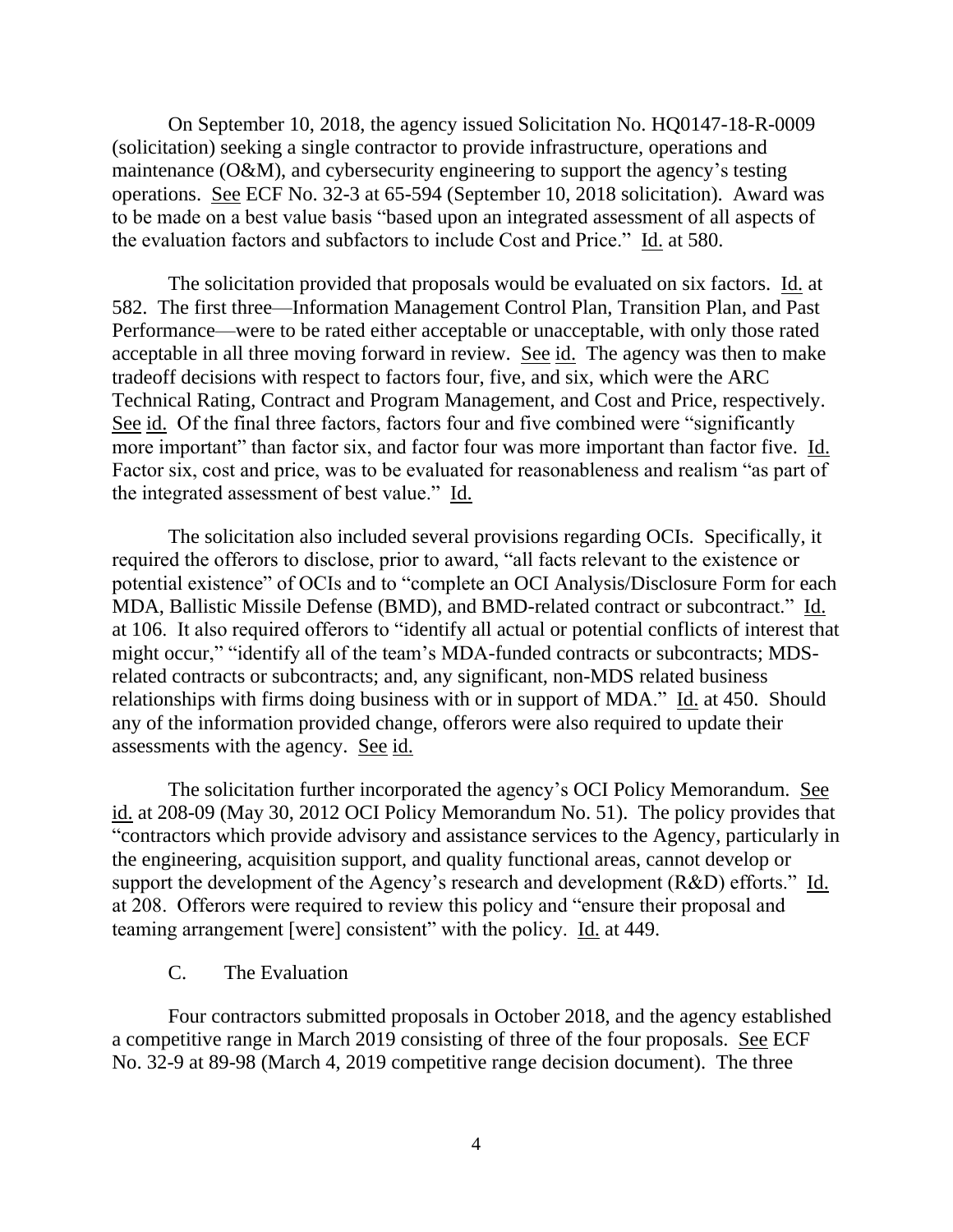offerors included in the competitive range were plaintiff, intervenor-defendant, and a third contractor, Kord Technologies, Inc. (Kord). See id.

After discussions and receipt of final proposal revisions from the offerors, in May 2019, the source selection team presented a source selection decision brief to the source selection authority (SSA), and the SSA made a source selection decision. See ECF No. 32-13 at 195-215 (May 03, 2019 source selection decision information briefing), 216-20 (May 6, 2019 SSA memorandum for record). The agency then awarded the contract to intervenor-defendant based on that decision. See ECF No. 32-14 at 10-75.

In July 2019, plaintiff filed a protest at the Government Accountability Office (GAO) alleging, among other claims, that the agency failed to recognize OCIs. See id. at 552-86. Kord also protested the award and also alleged several OCIs. See id. at 263-90; 450-69. In response, the agency initiated an OCI investigation, and, in August 2019, notified the GAO that it would take corrective action by continuing the investigation and "revisit[ing] the acquisition, evaluations, and award decision to determine what actions, if any, were warranted." Id. at 707; see also id. at 709-11 (memorandum from contracting officer detailing the basis for the corrective action). In response, the GAO dismissed plaintiff's protest as academic. See ECF No. 32-14 at 717-18 (August 15, 2019 GAO decision).

The agency then requested final proposal revisions from each offeror, to be submitted in November 2019, which the agency intended to re-evaluate. See ECF No. 32-15 at 46-51. On January 10, 2020, the agency communicated the results of its evaluation to the SSA, and the SSA established a new competitive range including only plaintiff and intervenor-defendant. See ECF No. 32-24 at 109-58 (January 10, 2020 competitive range briefing); id. at 160-66 (January 15, 2020 competitive range decision document). The agency reopened discussions with the two remaining offerors on January 16, 2020, and closed them on January 24, 2020, when it requested final proposal revisions. See id. at 270, 284, 301, 303. The agency concluded its evaluation of the January 2020 proposals in October 2020. See ECF No. 32-27 at 207-324 (October 19, 2020 proposal analysis report).

On December 15, 2020, intervenor-defendant notified the agency about a change in key personnel. See id. at 353. This prompted the agency to reopen discussions with both plaintiff and intervenor-defendant on January 13, 2021. See id. at 352-53, 364-66. The agency then issued amendment 6 to the solicitation on March 9, 2021, at the conclusion of those discussions. See id. at 375-473 (amendment 6). Once again, the agency requested final proposal revisions from the two remaining offerors, which they submitted on April 2, 2021. See id. at 549-52; ECF No. 32-28 at 1-80 (DTechLogic April 2, 2021 final proposal revision); ECF No. 35-1, 35-2 (Trident April 2, 2021 final proposal revision).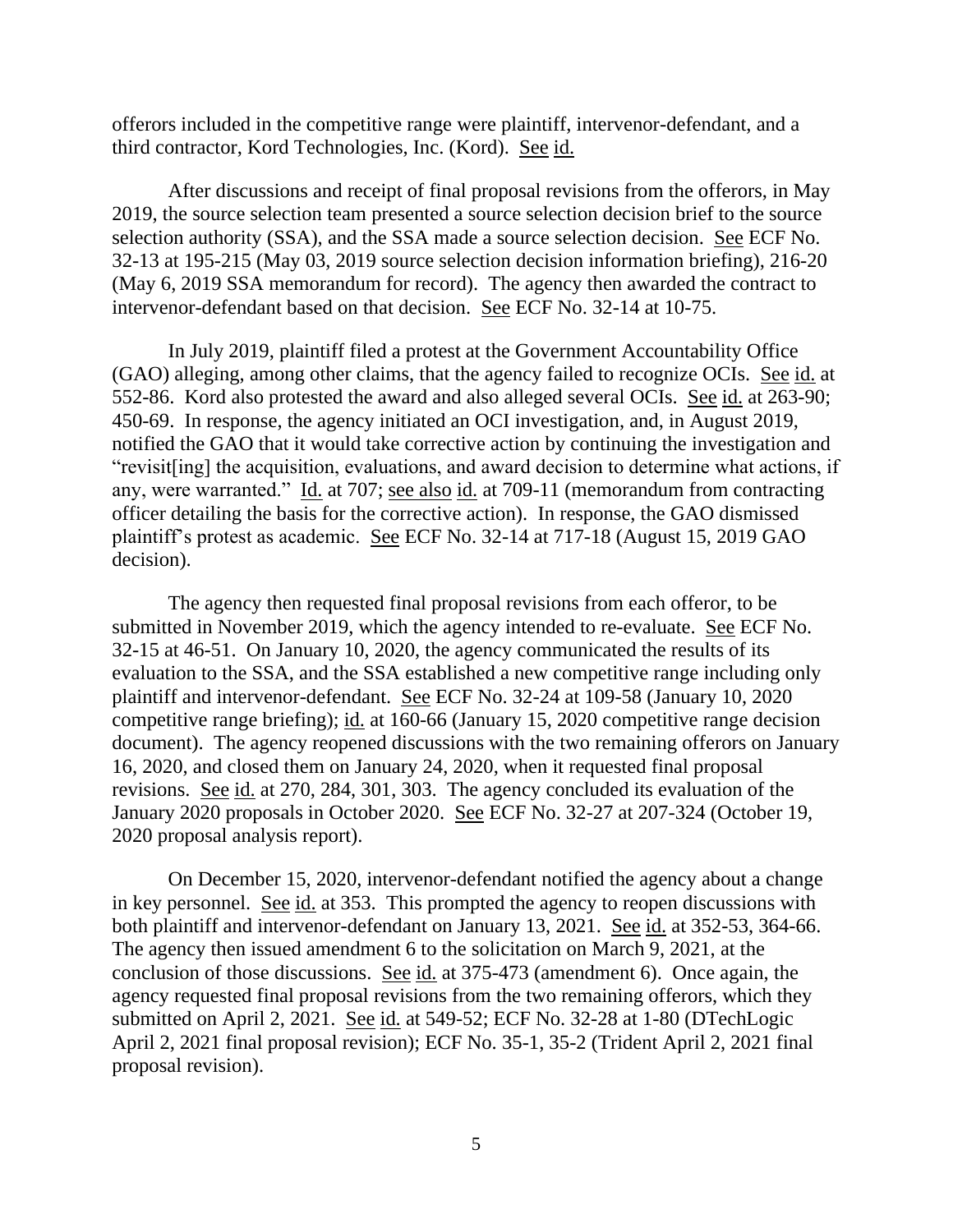Upon receiving the proposals, the agency evaluation team discovered that intervenor-defendant had omitted a previously included contract clause regarding [ ]. See ECF No. 32-30 at 9-13 (May 17, 2021 source selection update); id. at 35-39 (evaluation notice). The [ ] had previously been the subject of discussion with intervenor-defendant because it had not been supported by intervenor-defendant's [ ]. See id. at 9. To resolve the issue, intervenor-defendant had agreed to include the contract clause obligating [ ]. See id. Thus, when the agency discovered that the clause had been removed, it reopened discussions on May 25, 2021, with intervenor-defendant to ensure meaningful discussions. Id. at 35-36. The agency then again requested final proposal revisions, which intervenor-defendant submitted on May 27, 2021, and plaintiff affirmed its April 2, 2021 final proposal revision with no changes. See ECF No. 32-30 at 42, 44, 46, 327.

Intervenor-defendant notified the agency of a change in key personnel once more, which once again prompted the agency to reopen discussions with the offerors. See ECF No. 50 at 25 n.5. At the conclusion of discussions, on July 15, 2021, the agency again requested final proposal revisions. ECF No. 32-30 at 335. This same issue arose again, and was resolved in the same manner in August 2021. See id. at 458.

The SSA evaluated each offeror's final proposal and issued a final cost evaluation report on August 16, 2021, and a final proposal analysis report on August 29, 2021. See ECF No. 32-30 at 582-604 (August 16, 2021 cost/price evaluation report), 605-723 (August 19, 2021 proposal analysis report). On August 30, 2021, the SSA reaffirmed the award to intervenor-defendant. See id. 724-26 (August 30, 2021, SSA memorandum for record).

#### D. The OCI Evaluations

After the initial proposals were submitted in October 2018, the agency reviewed the included OCI assessments, and, in January 2019, investigated intervenor-defendant's OCIs and drafted a memorandum recording the investigation. See ECF No. 32-14 at 719- 21 (May 13, 2019 contracting officer memorandum for record). The agency was unable to determine whether an OCI existed as a result of intervenor-defendant's Integrated Air and Missile Defense Battle Command System (IBCS) work, so it contacted the Army for additional information. See id. at 720. The Army responded in April 2019 that "there are potential OCI concerns" because of intervenor-defendant's work and the "broad scope" of the PWS. Id. The contracting officer then requested the scope of work (SOW) from the Army and forwarded it to the ARC program manager for review. See id. Upon review of the Army SOW, the ARC program manager agreed with the contracting officer that, "[w]hile there are some similar efforts . . . there is nothing that would give an unfair advantage to the ARC work based upon a contractor performing on the IBCS SOW." Id. at 721.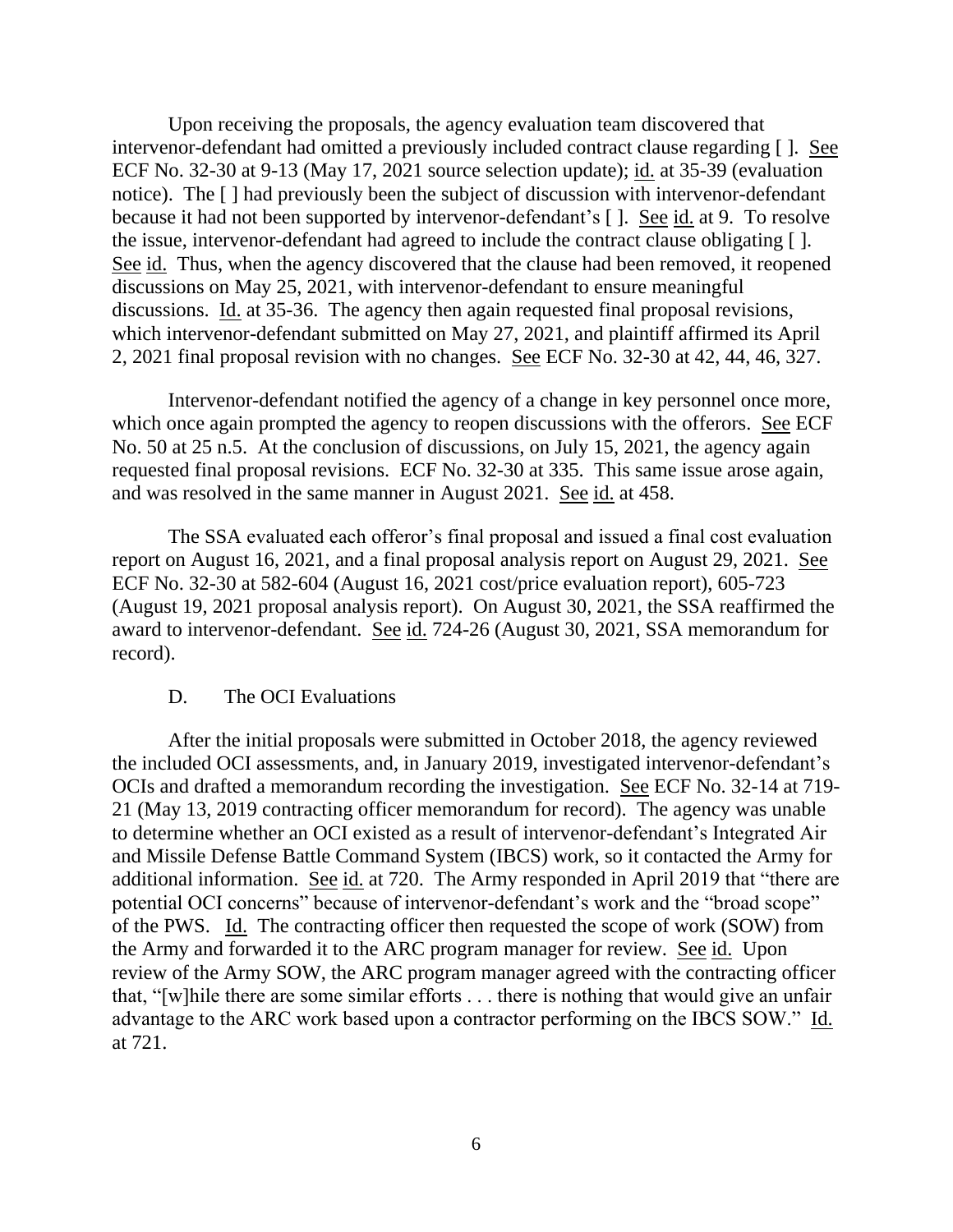The agency next reviewed potential OCIs when plaintiff protested the agency's first award to intervenor-defendant in July 2019. See ECF No. 50 at 17 (citing ECF No. 32-14 at 724-28). The contracting officer requested additional information from intervenor-defendant about the OCI allegations and key personnel issues raised in the protest. See ECF No. 32-14 at 724-28. Intervenor-defendant provided information about one of its subcontractors and one of its joint venture members and confirmed the key personnel it had proposed for one position, as well as a change in its proposed key personnel for another position. Id. at 729-38.

The agency found a potential impaired objectivity OCI for intervenor-defendant's subcontractor and notified intervenor-defendant of the issue. See id. at 741-42. In response, intervenor-defendant asserted that it proposed a limited role for the subcontractor, argued that there was no appearance of an OCI, and provided a mitigation plan. See id. at 750-52. After further discussion, intervenor-defendant removed the subcontractor from its proposed team. See id. at 758.

Likewise, the contracting officer reviewed potential conflicts of interest with intervenor-defendant's joint venture member and a second subcontractor. See id. at 763- 65, 906-07. In both cases, the contracting officer verified the information provided by intervenor-defendant and prepared a draft OCI determination. See id.

In addition to addressing these specific issues, as part of the corrective action that the agency reported to the GAO in August 2019, the agency undertook the OCI investigation and convened OCI review panels—an internal agency OCI review and investigation process. Id. at 1001-03 (June 23, 2021 contracting officer memorandum for record documenting the OCI investigation process); 856-90 (November 10, 2020 OCI panel review); 949-69 (June 22, 2021 OCI panel review).

#### E. Procedural History

After an agency debrief, on September 15, 2021, plaintiff protested the award to intervenor-defendant at the GAO. See ECF No. 1 at 30. While that protest was pending, the incumbent contractor on the ARC support contract, COLSA Corporation, filed a protest of the agency's award decision in this court. See id.; see also COLSA Corp. v. United States, Case No. 21-1912 (filed September 27, 2021). In response, the GAO dismissed plaintiff's protest on October 8, 2021. See ECF No. 1 at 30. Plaintiff then filed the instant protest on October 18, 2021. See id.

The parties have now filed cross-motions for judgment on the AR, which are fully briefed and ripe for decision.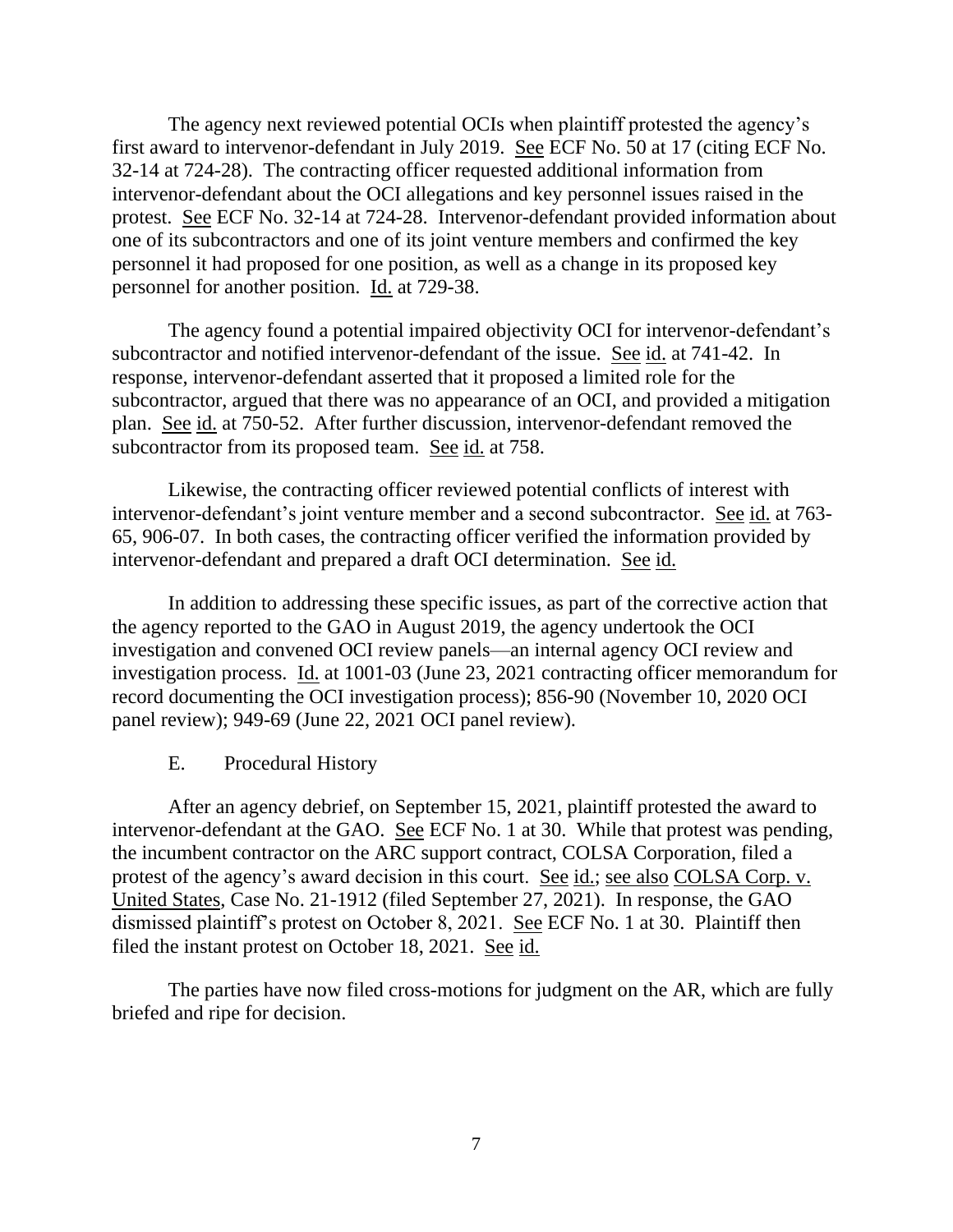#### II. Legal Standards

In its complaint, plaintiff invokes this court's bid protest jurisdiction. See ECF No. 1 at 2. This court's bid protest jurisdiction is based on the Tucker Act, which gives the court authority:

to render judgment on an action by an interested party objecting to a solicitation by a Federal agency for bids or proposals for a proposed contract or to a proposed award or the award of a contract or any alleged violation of statute or regulation in connection with a procurement or a proposed procurement. . . . without regard to whether suit is instituted before or after the contract is awarded.

28 U.S.C. § 1491(b)(1). The Tucker Act also states that the court may grant "any relief the court considers proper . . . including injunctive relief." 28 U.S.C. § 1491(b)(2).

To establish jurisdiction, a plaintiff must therefore demonstrate that it is an "interested party." 28 U.S.C.  $\S$  1491(b)(1). The United States Court of Appeals for the Federal Circuit has held that the "interested party" requirement "imposes more stringent standing requirements than Article III." Weeks Marine, Inc. v. United States, 575 F.3d 1352, 1359 (Fed. Cir. 2009). Though the term "interested party" is not defined by the statute, courts have construed it to require that a protestor "establish that it '(1) is an actual or prospective bidder and (2) possess[es] the requisite direct economic interest.'" See id. (quoting Rex Serv. Corp. v. United States, 448 F.3d 1305, 1308 (Fed. Cir. 2006)) (alteration in original).

Once jurisdiction is established, the court's analysis of a "bid protest proceeds in two steps." Bannum, Inc. v. United States, 404 F.3d 1346, 1351 (Fed. Cir. 2005). First, the court determines, pursuant to the Administrative Procedure Act standard of review, 5 U.S.C. § 706, whether the "agency's action was arbitrary, capricious, an abuse of discretion, or otherwise not in accordance with [the] law." Glenn Def. Marine (ASIA), PTE Ltd. v. United States, 720 F.3d 901, 907 (Fed. Cir. 2013) (citing 28 U.S.C. § 1491(b)(4) (adopting the standard of 5 U.S.C. § 706)). If the court finds that the agency acted in error, the court then must determine whether the error was prejudicial. See Bannum, 404 F.3d at 1351.

To establish prejudice, "a protester must show 'that there was a substantial chance it would have received the contract award but for that error.'" Alfa Laval Separation, Inc. v. United States, 175 F.3d 1365, 1367 (Fed. Cir. 1999) (quoting Statistica, Inc. v. Christopher, 102 F.3d 1577, 1582 (Fed. Cir. 1996)). "In other words, the protestor's chance of securing the award must not have been insubstantial." Info. Tech. & Applications Corp. v. United States, 316 F.3d 1312, 1319 (Fed. Cir. 2003) (citations omitted). The substantial chance requirement does not mean that plaintiff must prove it was next in line for the award but for the government's errors. See Data Gen. Corp. v.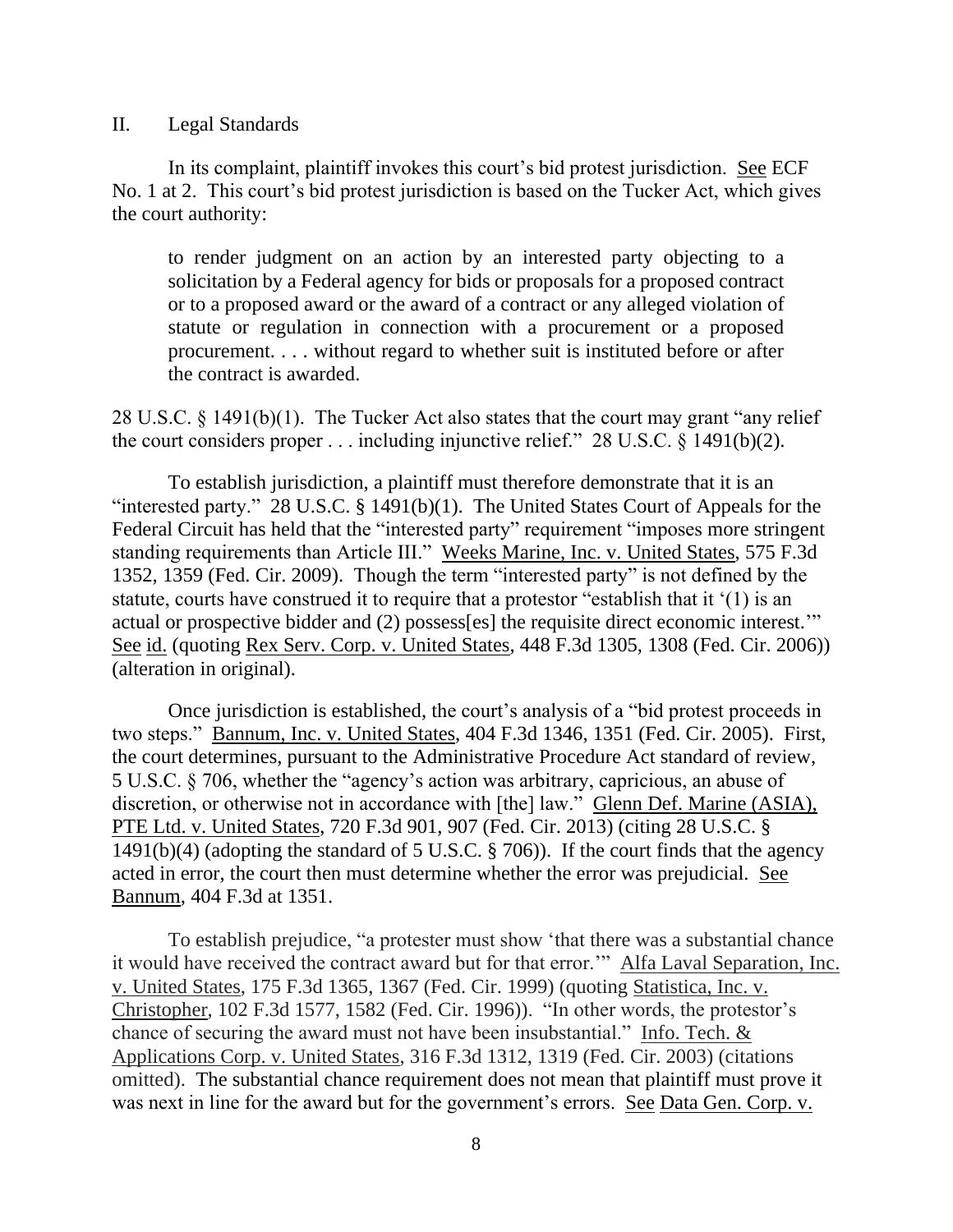Johnson, 78 F.3d 1556, 1562 (Fed. Cir. 1996) ("To establish prejudice, a protester is not required to show that but for the alleged error, the protester would have been awarded the contract."); Sci. & Mgmt. Res., Inc. v. United States, 117 Fed. Cl. 54, 62 (2014). But plaintiff must, at minimum, show that "had the alleged errors been cured, . . . 'its chances of securing the contract [would have] increased.'" Precision Asset Mgmt. Corp. v. United States, 125 Fed. Cl. 228, 233 (2016) (quoting Info Tech., 316 F.3d at 1319).

Given the considerable discretion allowed contracting officers, the standard of review is "highly deferential." Advanced Data Concepts, 216 F.3d at 1058. As the Supreme Court of the United States has explained, the scope of review under the "arbitrary and capricious" standard is narrow. See Bowman Transp., Inc. v. Arkansas-Best Freight Sys., Inc., 419 U.S. 281, 285 (1974). "A reviewing court must 'consider whether the decision was based on a consideration of the relevant factors and whether there has been a clear error of judgment,'" and "'[t]he court is not empowered to substitute its judgment for that of the agency."" Id. (quoting Citizens to Preserve Overton Park v. Volpe, 401 U.S. 402, 416 (1971)); see also Weeks Marine, 575 F.3d at 1368-69 (stating that under a highly deferential rational basis review, the court will "sustain an agency action 'evincing rational reasoning and consideration of relevant factors'") (citing Advanced Data Concepts, 216 F.3d at 1058).

## III. Analysis

In its motion, plaintiff argues that the award should be set aside because: (1) the agency failed to reasonably investigate or mitigate intervenor-defendant's OCIs, see ECF No. 58 at 29-45; (2) the agency engaged in unequal discussions with intervenordefendant, see id. at 45-50; (3) the agency applied the evaluation criteria inconsistently, see id. at 50-59; and (4) the agency's best value determination was unreasonable, see id. at 59-60. The court will address each of plaintiff's contentions in turn.

### A. The Agency's Evaluation of Potential OCIs Was Reasonable

Plaintiff contends that the agency's evaluation and mitigation of intervenordefendant's OCIs had "no reasonable basis." ECF No. 58 at 29. Plaintiff cites six specific examples of OCIs it contends the agency failed to reasonably evaluate—three impaired objectivity OCIs and three unequal access to information OCIs. See id. at 31- 40.

## i. Impaired Objectivity OCIs

First, plaintiff argues that Davidson and nLogic, members of the DTechLogic joint venture, both had impaired objectivity OCIs related to the Ground-Based Midcourse Defense Weapon System (GMD) contract, on which both were subcontractors. See id. at 31-33 (discussion of Davidson's OCI), 33 (discussion of nLogic's OCI). According to plaintiff, pursuant to the GMD contract Davidson [ ]. Id. at 31 (quoting ECF No. 32-2 at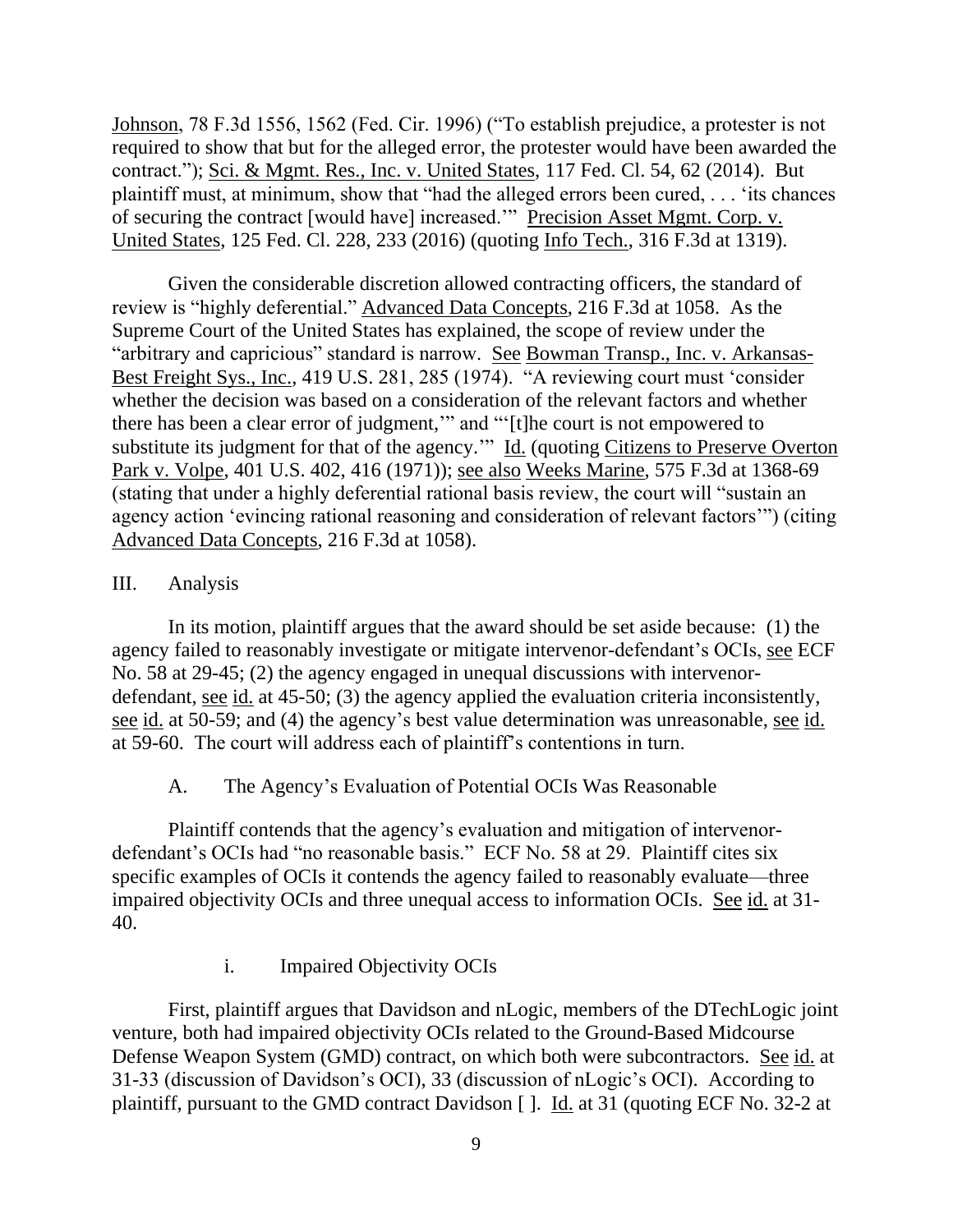120). Plaintiff contends that this presents a conflict that the agency failed to adequately mitigate because the awardee is responsible for "'all ARC test assets' regardless of what ARC segment they fall under" and "will be able to impact data related to []." Id. at 32 (quoting ECF No. 32-27 at 483) 4 (emphasis in original). Likewise, plaintiff argues that nLogic would be in a position to "evaluate and/or provide input on nLogic's work under the ARC Contract," because it "provides 'systems engineering and integration, modeling & simulation, [and] system test' services," under the GMD contract, and would be "integrating test assets into the ARC infrastructure, and evaluating and testing related software" under the ARC contract. Id. at 33. Therefore, according to plaintiff, it presents a conflict the agency "inexplicably concluded" was not an OCI. Id. (citing ECF No. 32-2 at 414).

Second, plaintiff argues that nLogic had an impaired objectivity OCI related to the Radar Test Contract (RTC). See id. at 33-34. According to plaintiff, nLogic will "review or provide input on [ ] that nLogic will work on under the RTC," putting it in a position to evaluate its own work and resolve conflicts between the various test assets in its own favor. Id. at 34. Plaintiff also argues that the mitigation plan—nLogic agreed to decline task orders under the RTC—is "unreasonable." Id.

Plaintiff further contends that these OCIs are not mitigable with government oversight, which the agency unreasonably concluded "obviated any OCI." Id. Citing a GAO case, plaintiff argues that oversight cannot mitigate an impaired objectivity OCI here because the contractor's "testing and support roles are too significant to erase or mitigate." Id. at 36 (citing ASM Rsch., B-412187, 2016 CPD ¶ 38 at \*6). And, again citing GAO precedent, plaintiff argues that the government cannot easily vet a contractor's inputs on the test assets and sensors, and "the record is silent as to how government oversight would result in sufficient vetting." Id. at 36 (citing Nortel, B-299522.5, 2009 CPD ¶ 10 at \*5) (emphasis in original).

Defendant responds that "none of the OCI contentions . . . [are] borne out by the record." ECF No. 50 at 31. Defendant notes that the contracting officer explained in the OCI determination that although the contractor provides infrastructure and test asset management support, "the testing itself is conducted and directed by the [g]overnment." Id. This means, defendant argues, that there was no impaired objectivity OCI because the contractor "was not designing or running the tests of its own units in the ARC," id., or "put in a position to evaluate or provide input on the actual elements of the MDS developed under the GMD Contract," id. at 33 (emphasis in original). Likewise, the agency "determined that nLogic does not perform any work" on the RTC. Id. at 34.

Defendant contends that plaintiff failed to "explain how impacting network design would allow the ARC contractor to manipulate the results of tests subsequently run on

<sup>&</sup>lt;sup>4</sup> Plaintiff cites ECF No. 32-27 at 482. The quoted language is found at ECF No. 32-27 at 483. The court assumes this was a typographical error.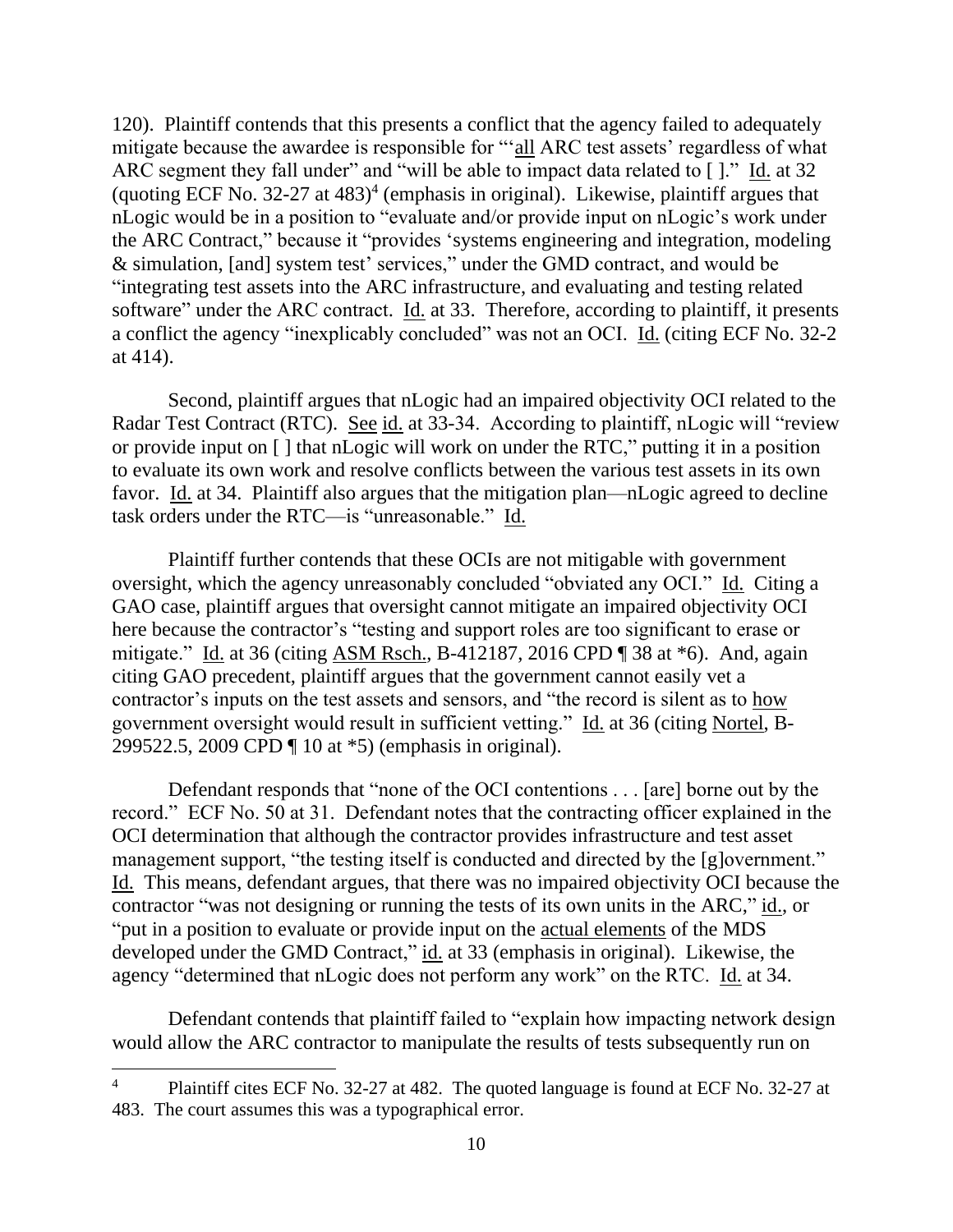those networks or to evade [g]overnment review of that design and [g]overnment supervision of the actual tests." Id. at 32. Further, according to defendant, the contracting officer determined that government oversight and direction would mitigate any impaired objectivity OCI because, with the oversight, "'networks cannot be manipulated to inflate or mitigate performance of' the units being tested, [ ]." Id. at 32 (quoting ECF No. 32-15 at 1002); see also id. at 36-37. Defendant thus concludes that plaintiff's arguments are mere speculation and do not rise to the level of the "'hard facts'" necessary to prove an OCI. See id. (quoting Commc'n Constr. Servs., Inc. v. United States, 116 Fed. Cl. 233, 265 (2014)).

"The responsibility for determining whether [an OCI] exists and what steps should be taken in response thereto rests squarely with the contracting officer." ARINC Eng'g Srvs., LLC v. United States, 77 Fed. Cl. 196, 202 (2007). Under the highly deferential rational basis review called for in this case, the court will "sustain an agency action 'evincing rational reasoning and consideration of relevant factors.'" Weeks Marine, 575 F.3d at 1368-69 (quoting Advanced Data, 216 F.3d at 1058)). In the court's view, the agency's OCI investigation and determination with respect to impaired objectivity OCIs reflected both rational reasoning and consideration of the relevant factors.

The contracting officer in this case addressed each of the OCIs plaintiff raises in its motion as part of its investigation into intervenor-defendant's potential OCIs. See ECF No. 32-14 at 719-1047 (documenting the OCI investigation and determinations). Plaintiff itself references the agency's investigation and determinations in its argument. See ECF No. 58 at 31-37 (citing to various pages of the agency's documentation throughout). Plaintiff's allegations appear to the court to largely rehash the facts underlying the OCIs that the agency has already reviewed and established a plan to mitigate. Compare, e.g., id. at 31-33 (arguing that Davidson presents an OCI), with ECF No. 32-14 at 770-73 (August 2019 OCI determination reviewing Davidson's potential OCIs). Without more, plaintiff's allegation amount to a disagreement with the contracting officer's conclusions rather than a presentation of the "hard facts" necessary to sustain a finding of an OCI. See PAI Corp. v. United States, 614 F.3d 1347, 1352 (Fed. Cir. 2010) ("To demonstrate that such a determination is arbitrary or capricious, a protester must identify 'hard facts'; a mere inference or suspicion of an actual or apparent conflict is not enough.") (citing C.A.C.I., Inc.-Fed. v. United States, 719 F.2d 1567, 1581 (Fed. Cir. 1983)).

Likewise, plaintiff fails to persuade the court that the agency's mitigation plan is unreasonable. The court agrees with defendant that, "[a]lthough [plaintiff] disagrees with the agency's reasons and determination regarding how to mitigate OCIs, 'that is no basis for the [c]ourt to second-guess the agency's exercise of its discretion.'" ECF No. 50 at 47 (quoting Afghan Am. Army Servs. Corp. v. United States, 90 Fed. Cl. 341, 364 (2009)). Plaintiff has pointed to no facts demonstrating that the agency's mitigation plan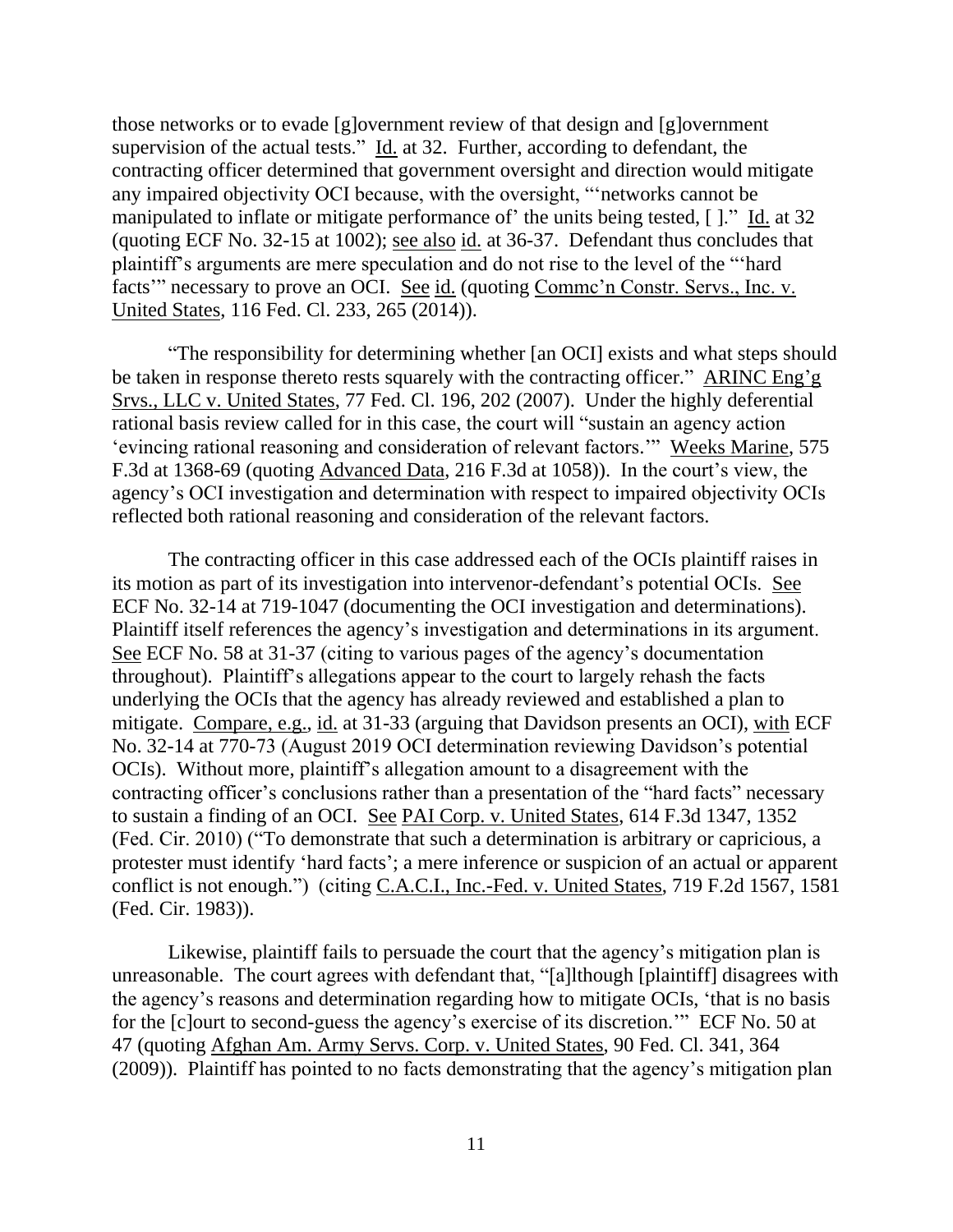is unreasonable. The court is not empowered to substitute its judgment for that of the agency and declines to do so here. Bowman, 419 U.S. at 285; PAI, 614 F.3d at 1352.

ii. Unequal Access to Information OCIs

Plaintiff argues that intervenor-defendant had unequal access to "competitively useful, non-public information through Davidson's and nLogic's work on the GMD [c]ontract." ECF No. 58 at 37. According to plaintiff, the agency "acknowledged that both Davidson and nLogic had unequal access to non-public GMD-related information, but that such information was not competitively useful because '[intervenor-defendant's] proposal was not assessed a strength in Factor 4, Subfactor 2, Test [S]upport in the area of integration and test.'" Id. (quoting ECF No. 32-14 at 962, 964) (emphasis in original). Plaintiff contends that the agency's response was "contrary to law and fact" because information can be competitively useful without it specifically benefitting a proposal and the lack of a strength does not signify a lack of benefit. Id. In fact, plaintiff contends, the "distinguishing factor upon which [the agency] based its best value tradeoff was premised on [intervenor-defendant's] unmitigated OCIs." Id. at 38.

Plaintiff likewise argues that intervenor-defendant had unequal access to information as a result of two other contracts on which its joint venture members and subcontractors worked. See ECF No. 58 at 38-40. According to plaintiff, this access gave intervenor-defendant a competitive advantage, and the agency's conclusions that no OCI existed were flawed. See id. Plaintiff argues that the agency failed to recognize that intervenor-defendant gained a competitive advantage and failed to pursue the additional information it needed to make a full determination as to whether an OCI existed. See id. at 39-40. This, plaintiff argues, makes the agency's determinations unreasonable. See id.

Defendant responds that plaintiff's allegations are speculative and conclusory and that the agency reasonably addressed the OCIs. See ECF No. 50 at 40-45. According to defendant, plaintiff failed to provide the "hard facts" necessary to prove its claims and failed to explain how its allegations created unequal access to information OCIs. See id. at 40. Defendant contends that plaintiff "is unable to identify with specificity anything" that intervenor-defendant may have learned from its other contracts that gave it a competitive advantage. Id. at 41; see also id. at 45 (arguing plaintiff failed to identify "what specific proprietary or source-selection sensitive information" intervenordefendant gleaned). Instead, defendant argues, plaintiff's allegations amount to "thinly veiled invitation[s] to find an unequal access OCI merely through incumbency." Id. at 42; see also id. at 43 (arguing that plaintiff "offers no more than a bare assertion" of an OCI).

The court agrees with defendant that plaintiff's allegations do not rise to the level of the "hard facts" necessary to prove an OCI. Turner Const. Co., Inc. v. United States, 645 F.3d 1377, 1387 (Fed. Cir. 2011) (quoting PAI, 614 F.3d at 1352). To find an OCI,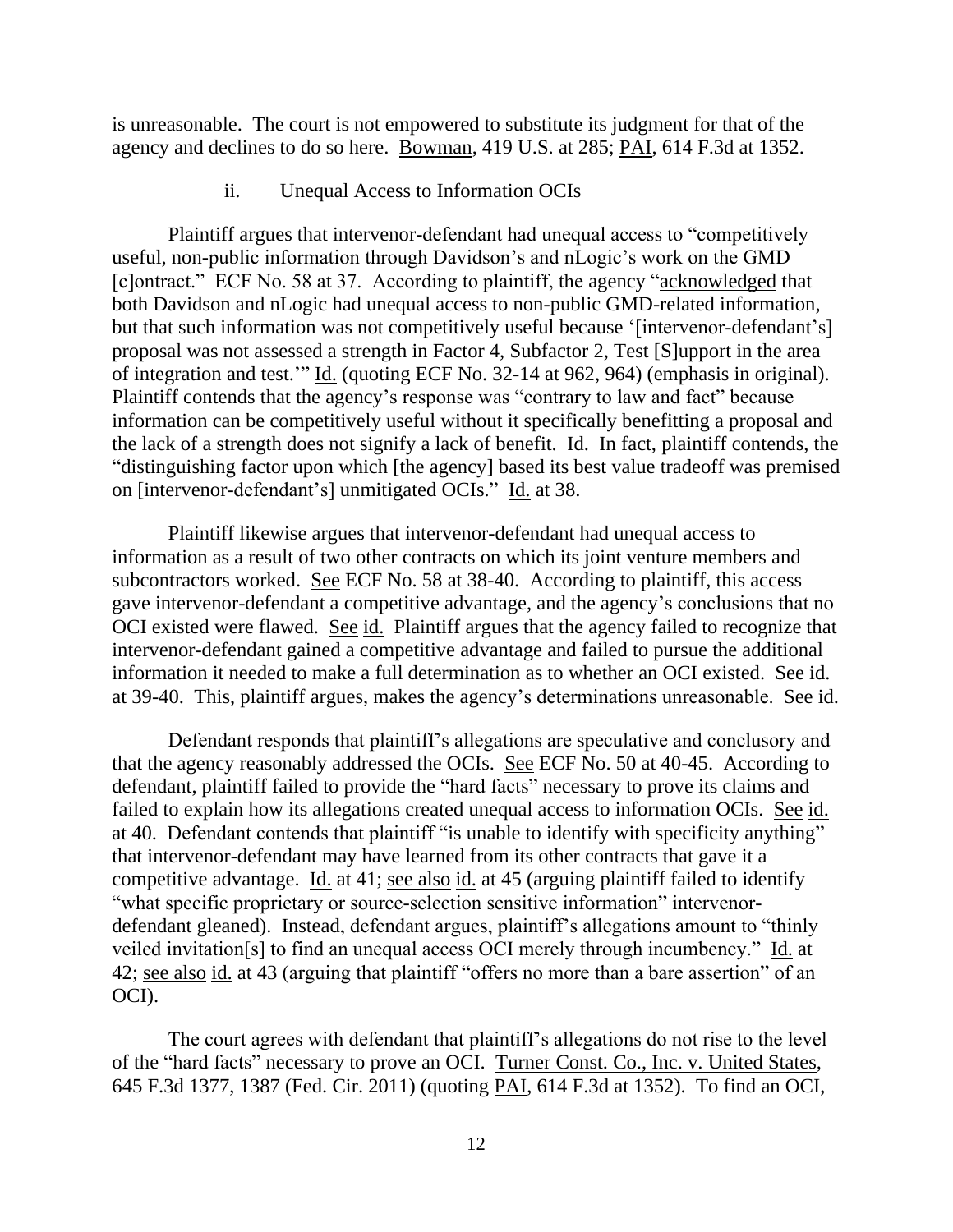plaintiff must put forward "hard facts" that "indicate the existence or potential existence of impropriety." Id. The court will not find an OCI based on "inferences," or "suspicion and innuendo." Id. (citations and quotation marks omitted).

In the court's view, as with plaintiff's impaired objectivity OCI allegations, plaintiff's argument here amounts to a disagreement with the contracting officer's conclusions about intervenor-defendant's potential OCIs. Although plaintiff points to record evidence about potential OCIs, the record also reflects that the agency addressed each of plaintiff's allegations as it came to light. See, e.g., ECF No. 32-14 at 719-1047 (documenting the agency's OCI investigation). Plaintiff has provided no "hard facts," see PAI, 614 F.3d at 1352, or explanation to demonstrate that the agency's resolution was unreasonable; rather plaintiff reasserts the same facts that the agency acknowledged in its OCI investigation and determinations, see ECF No. 58 at 37-40; ECF No. 32-14 at 719- 1047. Without more, the court finds that the agency performed a reasonable evaluation of the potential OCIs and developed reasonable mitigation plans. Under these circumstances, the court cannot substitute its judgment for that of the agency, and plaintiff's claims on this point must fail. See Bowman, 419 U.S. at 285; PAI, 614 F.3d at 1352.

#### iii. Failure to Disclose OCIs

Finally, plaintiff argues that intervenor-defendant's failure to disclose its OCIs on multiple occasions disqualifies it from award. See ECF No. 58 at 40-45. Plaintiff contends that intervenor-defendant failed to disclose "at least eight OCIs throughout the initial procurement and corrective action."  $\underline{Id}$  at 40. Plaintiff argues that this failure constituted a material misrepresentation, even if intervenor-defendant did not intend to deceive the agency, and should have resulted in the agency disqualifying intervenordefendant. See id. at 42 (citing NetCentrics Corp. v. United States, 145 Fed. Cl. 158, 170 (2019)); see also id. at 45 ("[T]he Agency's repeated failures to consider reasonably the seemingly endless parade of OCIs presented and concealed by [intervenor-defendant] and its team members require that the award be set aside.")

 Defendant responds that, although the agency could have disqualified intervenordefendant, it did not act arbitrarily or capriciously when it exercised its discretion and declined to do so. See ECF No. 50 at 45-47.

Once again, in the court's view, plaintiff's assertions amount to a disagreement with the agency's conclusions. "[T]he [Federal Acquisition Regulations (FAR)] provides a contracting officer with considerable discretion to conduct fact-specific inquiries of acquisition proposals to identify potential conflicts and to develop a mitigation plan in the event that a significant potential conflict exists." PAI, 614 F.3d at 1352-53. The record demonstrates that the agency reviewed the OCIs that arose during the procurement process and developed a mitigation plan for them. See, e.g., ECF No. 32-14 at 763-73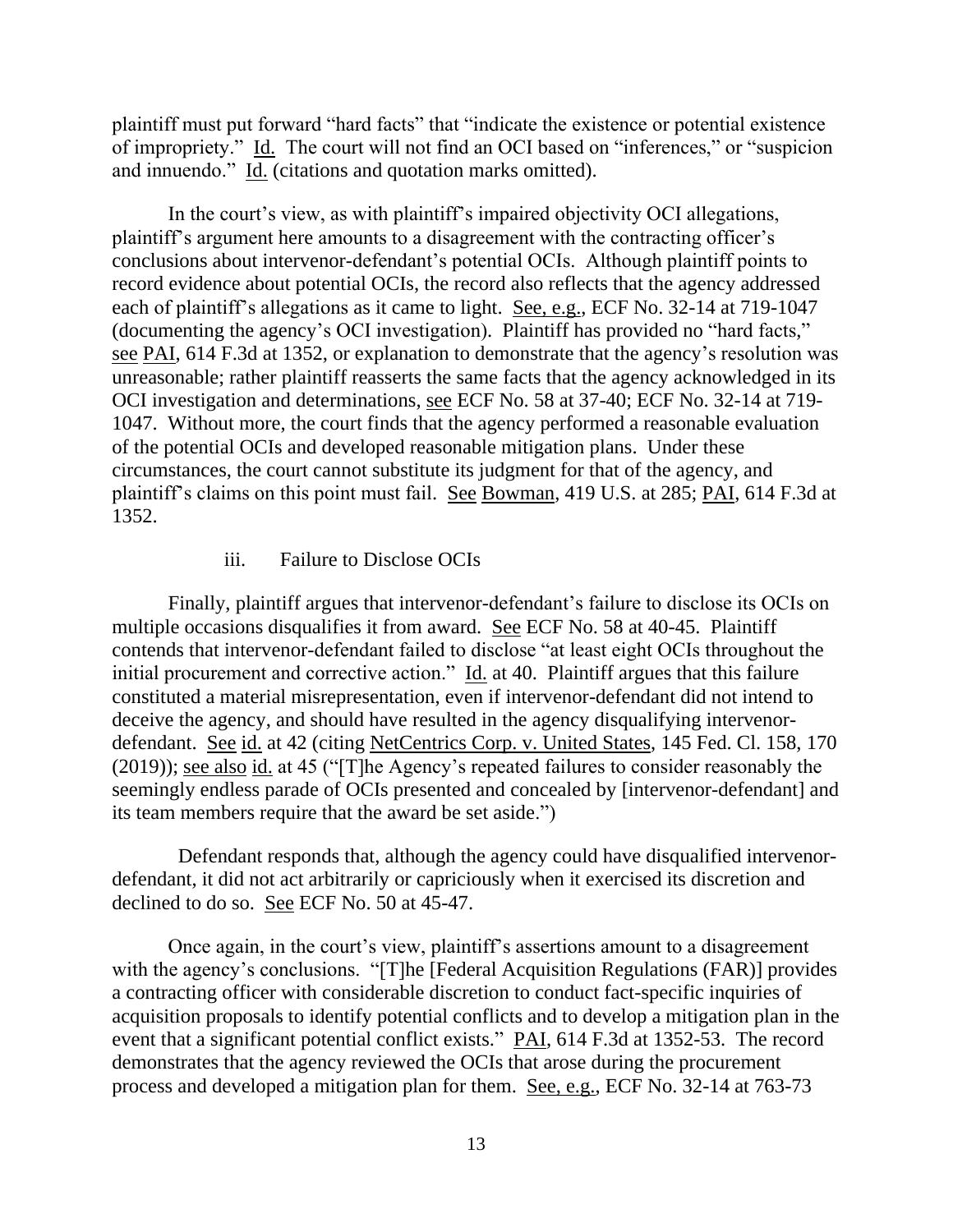(August 2019 OCI determinations). The agency's decision to permit intervenordefendant to continue in the procurement was within its discretion. See NetCentrics, 145 Fed. Cl. at 169-70 (concluding that it is within the agency's discretion to reject a proposal containing inadvertent misrepresentations). Although plaintiff may disagree with the agency's OCI determinations and its decision to permit intervenor-defendant to remain in the competition, plaintiff has pointed to no facts demonstrating that the agency's actions were irrational or unreasonable. Without more, the court will not substitute its judgment for the agency's considered determination under such circumstances. See Bowman, 419 U.S. at 285.

#### B. The Agency Did Not Engage in Unequal Discussions

In its motion, plaintiff argues that the agency engaged in unequal discussions with intervenor-defendant when it "coach[ed] [intervenor-defendant] through evaluation notices . . . that suggested specific revisions" to intervenor-defendant's final proposal revisions (FPR), "while leaving [plaintiff] to rest" on an earlier FPR. ECF No. 58 at 45. According to plaintiff, during the May 2021 discussions, the agency issued an evaluation notice to intervenor-defendant "warning that [its] April FPR alluded to a contract clause [ ]." Id. at 47. According to plaintiff, this warning was intended to coach intervenordefendant into a price reduction, "allow[ing] MDA to remove the upward cost realism adjustment imposed on [intervenor-defendant's] proposed price" and "reducing the cost premium for [intervenor-defendant's] proposal [ ]." Id. The agency did not provide plaintiff with a similar opportunity, and "[w]ithout any guidance whatsoever from MDA, [plaintiff] simply resubmitted its April FPR." Id. at 48. This, plaintiff argues, constituted conduct favoring intervenor-defendant over plaintiff—a violation of the law. See id. at 48-49. Plaintiff further contends that it was prejudiced by the agency's actions because it could have revised its proposal and "ultimately achieved higher technical ratings." Id. at 50.

Defendant responds that plaintiff's "claims of coaching and unequal discussions are not borne out by the record." ECF No. 50 at 47. According to defendant, "the MDA re-opened discussions to follow-up regarding a resolution to a problem that had initially been incorporated into [intervenor-defendant's] proposal but was subsequently omitted without explanation, re-introducing a discrepancy in [intervenor-defendant's] proposal." Id. at 48. Defendant contends that the agency appropriately re-opened discussions with intervenor-defendant to ensure that its previous discussions with intervenor-defendant were meaningful. See id. at 49 (citing ECF No. 32-30 at 9, 39). Defendant further argues that the discussion did not provide "materially disparate information," rather the evaluation identified an issue consistent with the FAR's directive that discussions "'maximize the [g]overnment's ability to obtain best value."" Id. at 50 (quoting FAR  $§ 15.306(d)(2)).$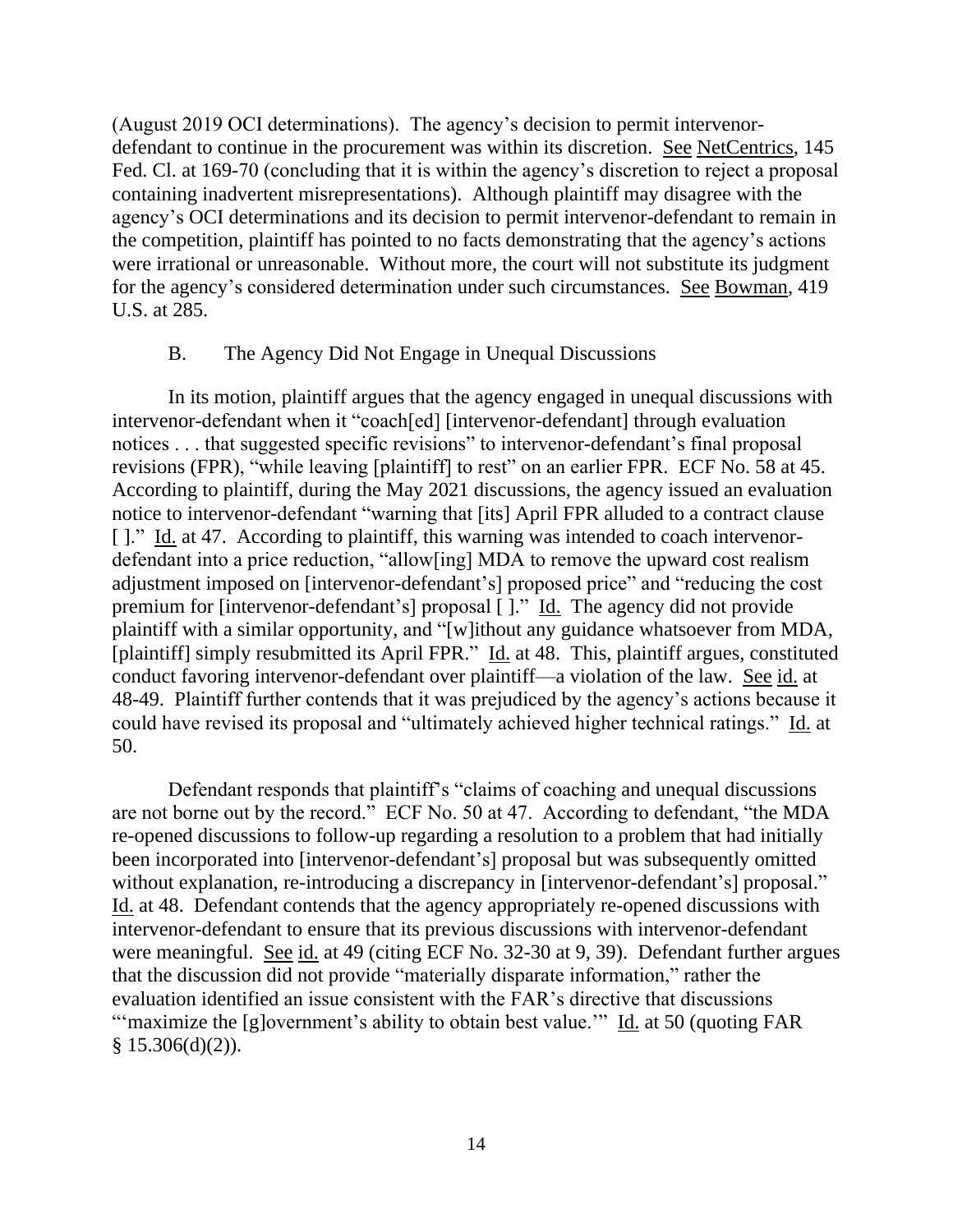The court agrees with defendant that the record does not support plaintiff's interpretation of the evaluation notice. Rather than coaching, the evaluation notice to intervenor-defendant appears to be an attempt to remedy a discrepancy that had previously been resolved. See ECF No. 32-30 at 9-13 (May 17, 2021 source selection update); id. at 39 (evaluation notice). The record supports defendant's explanation of the May 2021 discussions. The agency explained that intervenor-defendant's price increased in its April 2021 FPR because a previously included contract clause was omitted. See id. at 9. The contracting officer therefore suggested re-opening discussions to address the discrepancy. See id. at 13. When the agency issued an evaluation notice to intervenordefendant the agency notified it of the discrepancy and asked it to "explain why this rate is realistic based on the data provided" by intervenor-defendant or to "provide a clause to be incorporated into the resultant contract to enforce the rate ceiling." Id. at 39.

In the court's view, the agency's decision to reopen discussions with intervenordefendant and its explanation for that action are documented in the record and evince every hallmark of rational reasoning and consideration of the relevant factors. Discussions are meaningful "if 'they generally lead offerors into the areas of their proposals requiring amplification or correction, which means that discussions should be as specific as practical considerations permit.'" Banknote Corp. of America, Inc. v. United States, 56 Fed. Cl. 377, 384 (2003) (quoting WorldTravelService v. United States, 49 Fed. Cl. 431, 439 (2001)). And, agencies "should tailor . . . discussions to each offer, since the need for clarifications or revisions will vary with the proposals." WorldTravelService, 49 Fed. Cl. at 439. The court is unconvinced that the agency's decision to issue its evaluation notice to intervenor-defendant amounted to coaching as plaintiff suggests. See ECF No. 58 at 45. Rather, the agency's decision was documented and followed the guidance requiring it to tailor discussions and lead offerors with specificity to the areas of their proposals requiring correction. See Banknote Corp., 56 Fed. Cl. at 384. The court will "sustain an agency action evincing rational reasoning and consideration of relevant factors." Weeks Marine, 575 F.3d at 1368-69 (quotation marks and citation omitted). Therefore, the court declines to overturn the agency's action, and plaintiff's claim on this point must fail.

## C. The Agency's Evaluation of Plaintiff's Proposal Was Reasonable

Plaintiff next argues that the agency "violated fundamental principles of procurement law by inconsistently applying the evaluation criteria to [plaintiff's] and [intervenor-defendant's] proposals." ECF No. 58 at 50. According to plaintiff, the agency assessed plaintiff's "identical data management approach" as acceptable under one factor and good under another without offering a "'meaningful difference' that justifies its differential treatment." Id. at 52 (emphasis in original). Plaintiff further contends that the agency failed to consider its "material amendments" to its approach to the program management subfactor. Id. at 53. This "failure even to mention, let alone to take into account, substantial developments in [plaintiff's] proposals" is evidence that the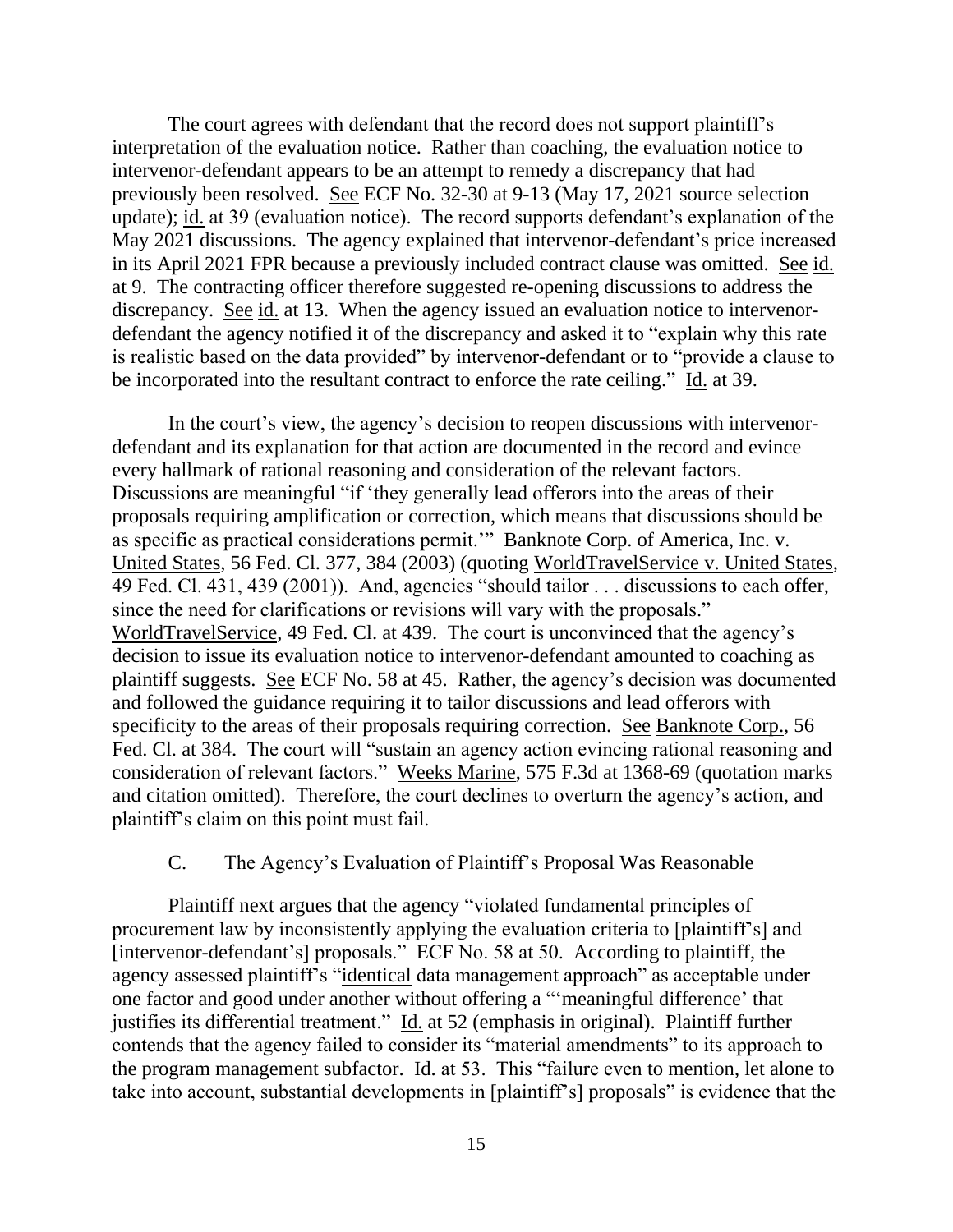agency "manufactured a sham corrective action process to justify re-awarding the ARC Contract" to intervenor-defendant. Id.; see also id. at 54-56 (detailing and comparing the agency's review of plaintiff's final proposal with its earlier review). Finally, plaintiff contends that the agency "relied on a series of unfair, irrational, and unexplained distinctions between" plaintiff's and intervenor-defendant's proposals within factors four and five. Id. at 56. Plaintiff details several instances of what it contends amounts to disparate treatment and argues that the agency's actions prejudiced it because "any additional recognition of strengths or upward changes" within factors four and five "would have substantially increased [plaintiff's] chances of award." Id. at 59; see also id. at 56-58 (detailing instances of disparate evaluation).

Defendant responds that plaintiff's argument amounts to an "attempt to re-weigh the agency's technical evaluation," in contravention of the discretion granted to the agency. ECF No. 50 at 51. According to defendant, the record demonstrates that the agency properly considered, identified, and explained the strengths in plaintiff's proposal. See id. at 52-55. Defendant also contends that plaintiff was not prejudiced by the evaluation because "[a]ll Sub-factors under the Technical Factor were of equal weight," and "[t]he net result" of the evaluation was each offeror receiving "one Good rating and one Acceptable rating." Id. at 54. Finally, defendant argues that the agency did not disparately treat the offerors, but rather treated them consistently with the evaluation criteria. See id. at 56. Defendant asserts that plaintiff's arguments "amount to no more than a mere disagreement with the MDA's ultimate findings." Id. at 57.

Although plaintiff couches its argument on this claim as inconsistent evaluation or disparate treatment, in the court's view, plaintiff's contentions amount to disagreements with the agency's evaluation. Plaintiff points to the manner in which the agency treated its data management approach under two evaluation factors as evidence of inconsistent application of the evaluation criteria. See ECF No. 58 at 51-53. The agency is, however, entitled to view aspects of plaintiff's proposal differently under different subfactors if it "articulate[s] a rational connection between the facts found and the choice made." Bowman, 419 U.S. at 286. It is apparent in the record that the agency considered all aspects of plaintiff's proposal during its evaluation and documented its reasoning for its decisions in its extensive Proposal Analysis Report. See ECF No. 32-30 at 617-62 (August 29, 2021 proposal analysis report detailing plaintiff's evaluation); id. at 644-45, 649-50 (specifically reviewing plaintiff's proposal under subfactor 4.2 and 4.4). The court cannot discern any inconsistent application of the evaluation criteria here, and the agency has clearly articulated the reasons for its evaluation decisions. See ECF No. 32- 30 at 644-45, 649-50.

Likewise, the factors for which plaintiff asserts the agency exhibited disparate application of the evaluation criteria between plaintiff and intervenor-defendant are thoroughly discussed, and the agency's decisions are explained in its proposal review document. See id. at 649-61 (plaintiff's factors 4 and 5 evaluation); id. at 684-707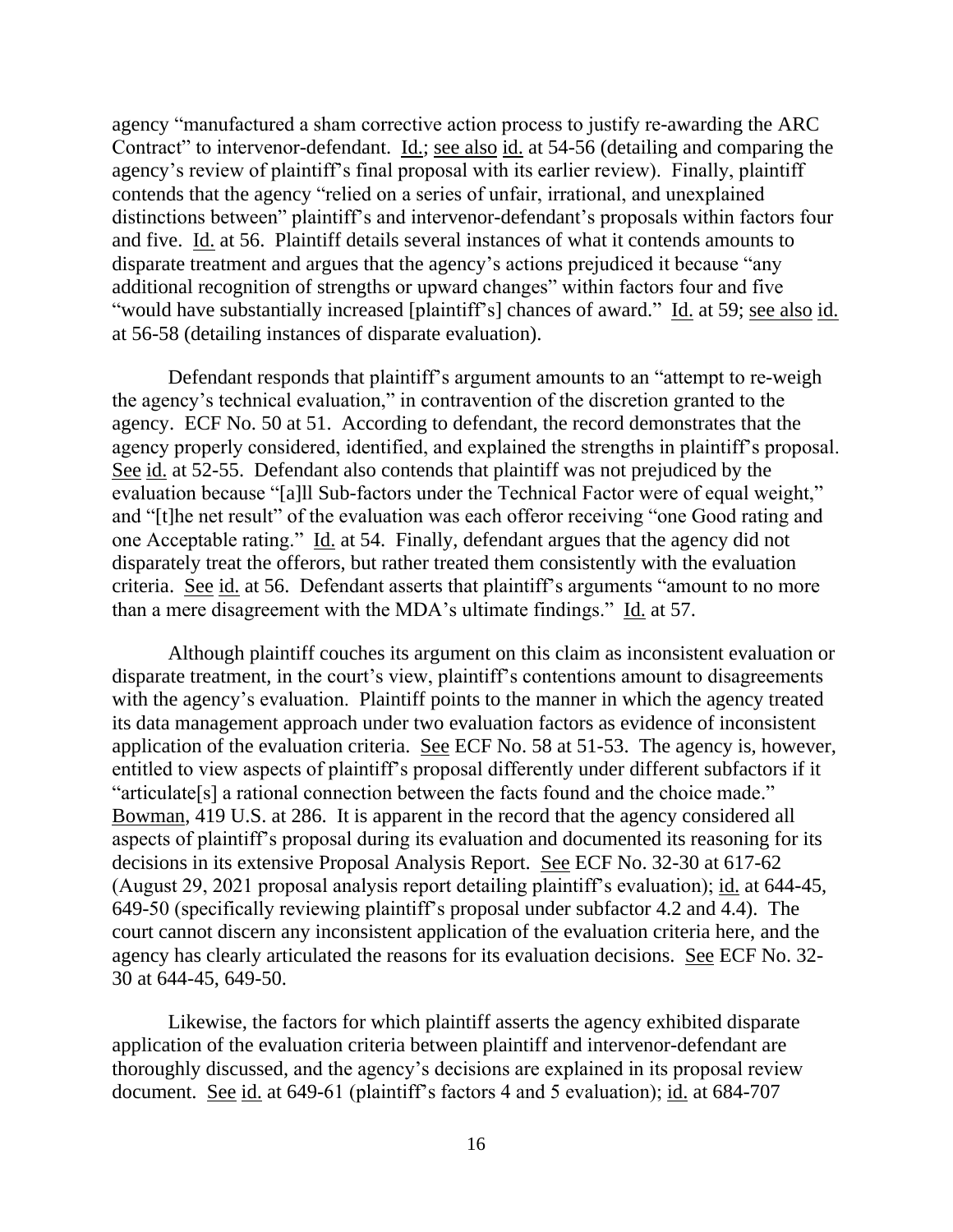(intervenor-defendant's factors 4 and 5 evaluation). The agency also thoroughly documented its comparison of the two proposals. See id. at 710-20. Plaintiff's argument that the agency treated its proposal differently from intervenor-defendant's amounts to a disagreement with the way the agency compared the two. Such disagreement with an agency's assessment of proposals "fall[s] far short of meeting the heavy burden of demonstrating that the findings in question were the product of an irrational process." Banknote Corp., 56 Fed. Cl. at 384.

Finally, plaintiff's assertion that the agency failed to properly consider its proposal revisions is a clear disagreement with the agency's evaluation. The record reflects that the agency reviewed plaintiff's revised proposal. See, e.g., ECF No. 32-30 at 652, 655 (discussing plaintiff's revisions in three references). The court is unconvinced that the agency's evaluation of plaintiff's proposal was irrational or unconsidered. Without more, the court does not reexamine the minutiae of the agency's technical evaluation and does not substitute its judgment for that of the agency here. Bowman, 419 U.S. at 286.

The court finds that the agency's evaluation did not evince inconsistent application of the evaluation criteria or disparate treatment of plaintiff's proposal, and plaintiff's claim on this point must fail.

#### D. The Agency Reasonably Conducted the Best Value Tradeoff

Finally, plaintiff argues that the agency's technical ratings "necessarily yielded a prejudicial and unreasonable best value determination." ECF No. 58 at 59. According to plaintiff, the agency "justified its best value determination solely on [intervenordefendant's] higher technical rating for the program management approach requirements of Factor 5.1." Id. Plaintiff argues that this rating was the product of an uneven and disparate evaluation and "relied upon the very OCIs that the Agency failed to mitigate." Id. Plaintiff goes on to argue that even if that rating were correct, it should have been outweighed by the higher rating plaintiff should have received for factor four—but for the agency's poor evaluation. See id. Absent these errors, plaintiff contends that it would have presented the best value to the government. See id. at 60.

Defendant responds that this argument is "rehashing" plaintiff's allegations concerning the agency's evaluation. ECF No. 50 at 57. Defendant contends that plaintiff failed to show that the evaluation was irrational or did not comply with the evaluation criteria, and failed to demonstrate prejudice. See id. at 57-58.

"Procurement officials have substantial discretion to determine which proposal represents the best value for the government." E.W. Bliss Co. v. United States, 77 F.3d 445, 449 (Fed. Cir. 1996) (citations omitted). An agency properly exercises such discretion "so long as it documents its final award decision and includes the rationale for any business judgments and tradeoffs made." Blackwater Lodge & Training Ctr., Inc. v. United States, 86 Fed. Cl. 488, 514 (2009) (citation omitted). Here, plaintiff failed to